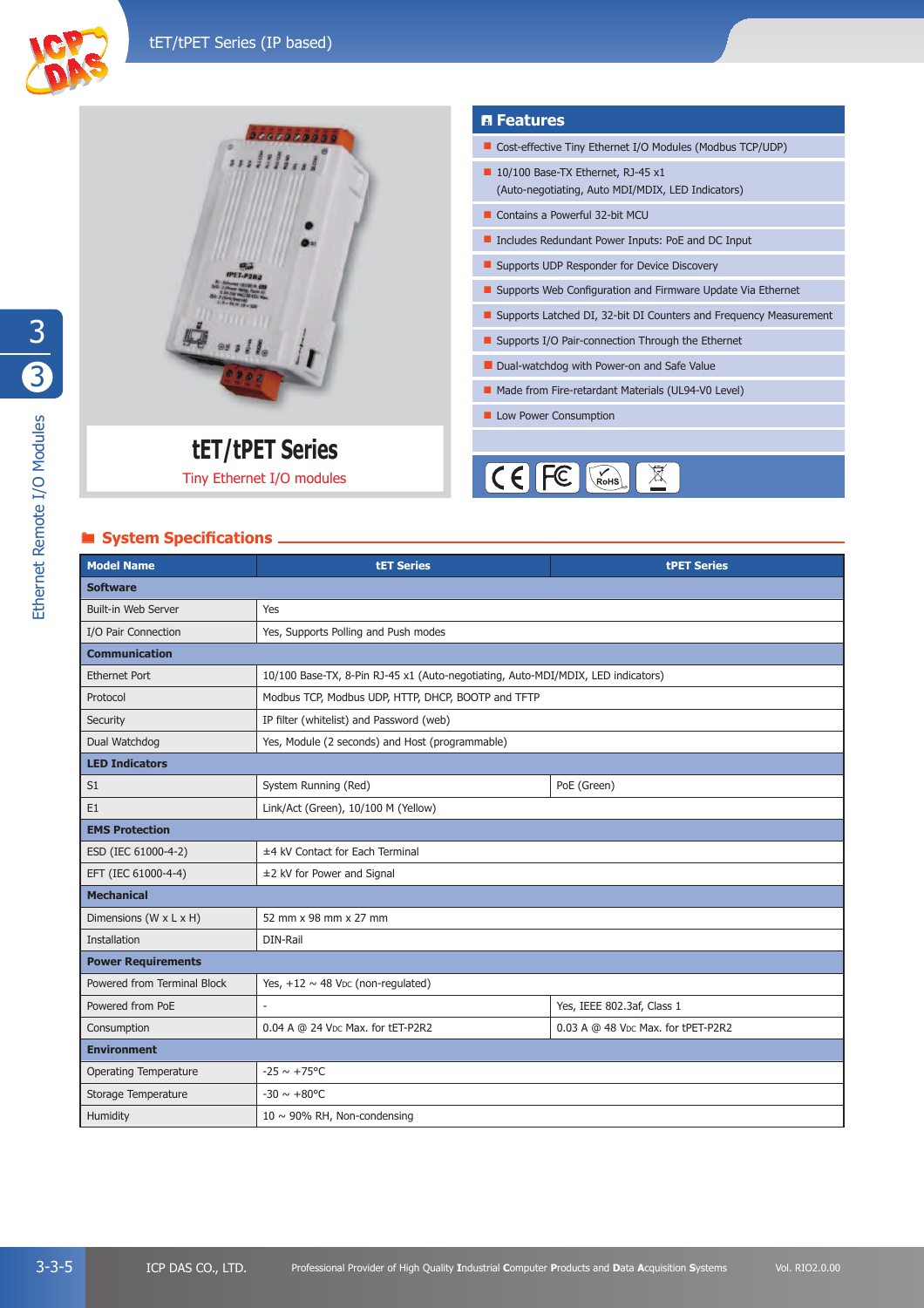# ® **I/O Specifi cations**

| <b>Digital Input/Output Series</b> |                                                              |                                           |  |
|------------------------------------|--------------------------------------------------------------|-------------------------------------------|--|
| <b>Model Name</b>                  | tET-C4/tPET-C4                                               | tET-A4/tPET-A4                            |  |
| Pictures                           | Available<br><b>Attitud</b><br>soon<br>á.<br>in.             | Available<br><b>ALTINIA</b><br>soon<br>÷. |  |
| <b>Digital Output</b>              |                                                              |                                           |  |
| Channels                           | 4                                                            |                                           |  |
| Type                               | Open Collector                                               | Open Emitter                              |  |
| Sink/Source (NPN/PNP)              | Sink                                                         | Source                                    |  |
| Load Voltage                       | $+5$ VDC $\sim$ +30 VDC                                      | +10 VDC $\sim$ +40 VDC                    |  |
| Max. Load Current                  | 100 mA/channel                                               | 650 mA/channel                            |  |
| <b>PWM</b>                         | 100 Hz Max. (High/Low duty cycle range = $5 \sim 65,535$ ms) |                                           |  |
| Overvoltage Protection             | $+60$ V <sub>DC</sub>                                        | $+48$ V <sub>DC</sub>                     |  |
| <b>Short Circuit Protection</b>    | Yes                                                          |                                           |  |
| Isolation                          | 3750 Vrms                                                    |                                           |  |

| <b>Model Name</b>               | tET-P6/tPET-P6                                                                           | tET-P2C2/tPET-P2C2                                | tET-P2A2/tPET-P2A2                                 |  |
|---------------------------------|------------------------------------------------------------------------------------------|---------------------------------------------------|----------------------------------------------------|--|
| <b>Pictures</b>                 | Available<br>Attrick<br>soon                                                             | Available<br><b>Attraction</b><br>soon            | Available<br>atitical<br>soon                      |  |
| <b>Digital Input</b>            |                                                                                          |                                                   |                                                    |  |
| Channels                        | 6                                                                                        | 2                                                 |                                                    |  |
| Contact                         | <b>Wet Contact</b>                                                                       |                                                   |                                                    |  |
| Sink/Source (NPN/PNP)           | Sink/Source                                                                              |                                                   |                                                    |  |
| On Voltage Level                | $+10$ V <sub>DC</sub> $\sim$ +50 V <sub>DC</sub>                                         |                                                   |                                                    |  |
| Off Voltage Level               | +4 V <sub>DC</sub> Max.                                                                  |                                                   |                                                    |  |
| Input Impedance                 | $10 k\Omega$                                                                             |                                                   |                                                    |  |
|                                 | Max. Count: 4,294,967,285 (32 bits)                                                      |                                                   |                                                    |  |
| Counters                        | Max. Input Frequency: 3.5 kHz                                                            |                                                   |                                                    |  |
|                                 | Min. Pulse Width: 0.15 ms (without low pass filter)                                      |                                                   |                                                    |  |
| Overvoltage Protection          | $+70$ V <sub>DC</sub>                                                                    |                                                   |                                                    |  |
| Isolation                       | 3750 Vrms                                                                                |                                                   |                                                    |  |
| <b>Digital Output</b>           |                                                                                          |                                                   |                                                    |  |
| Channels                        | ٠                                                                                        | $\overline{2}$                                    |                                                    |  |
| Type                            | L,                                                                                       | Open Collector                                    | Open Emitter                                       |  |
| Sink/Source (NPN/PNP)           | $\overline{\phantom{a}}$                                                                 | Sink                                              | Source                                             |  |
| Load Voltage                    | ÷                                                                                        | $+5$ V <sub>DC</sub> $\sim$ $+30$ V <sub>DC</sub> | $+10$ V <sub>DC</sub> $\sim$ $+40$ V <sub>DC</sub> |  |
| Max. Load Current               | 100 mA/channel<br>650 mA/channel<br>$\overline{\phantom{a}}$                             |                                                   |                                                    |  |
| <b>PWM</b>                      | 100 Hz Max. (High/Low duty cycle range = $5 \sim 65,535$ ms)<br>$\overline{\phantom{a}}$ |                                                   |                                                    |  |
| Overvoltage Protection          | $+60$ V <sub>DC</sub><br>$+48$ V <sub>DC</sub><br>$\overline{\phantom{a}}$               |                                                   |                                                    |  |
| <b>Short Circuit Protection</b> | L,                                                                                       |                                                   | Yes                                                |  |
| Isolation                       | 3750 Vrms                                                                                |                                                   |                                                    |  |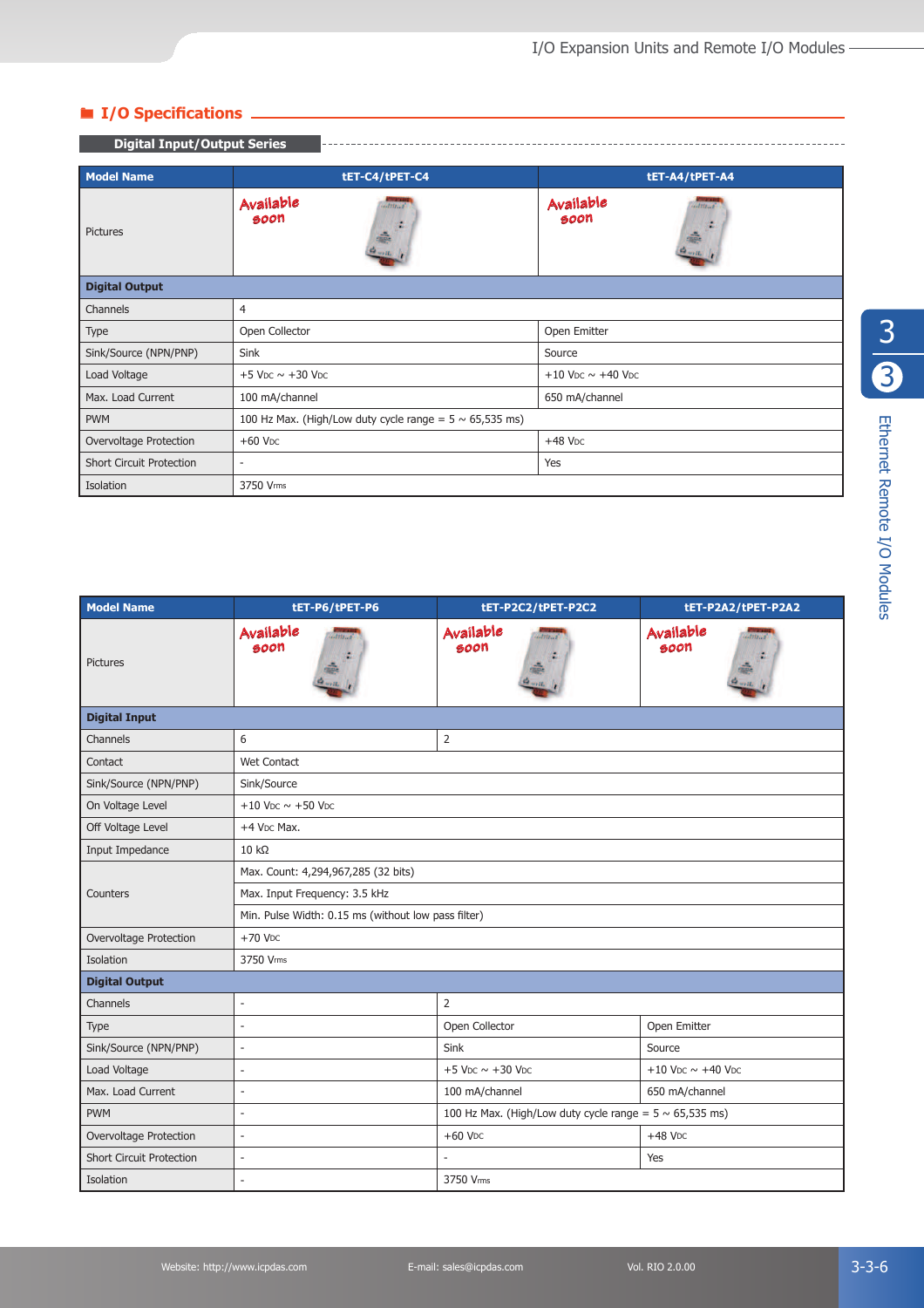

#### **Digital Input/Relay Output Series**

| <b>Model Name</b>                  |            | tET-P2POR2/tPET-P2POR2                                       | tET-P2R2/tPET-P2R2                             |
|------------------------------------|------------|--------------------------------------------------------------|------------------------------------------------|
| <b>Pictures</b>                    |            | Available<br>soon                                            |                                                |
| <b>PhotoMOS/Power Relay Output</b> |            |                                                              |                                                |
| Channels                           |            | 2                                                            | $\overline{2}$                                 |
| <b>Type</b>                        |            | PhotoMOS Relay, Form A (SPST N.O.)                           | Power Relay, Form A (SPST N.O.)                |
| Load Voltage                       |            | 60 VDC/VAC                                                   | 250 VAC/30 VDC                                 |
|                                    |            | 60 V/1.0 A (Operating Temperature -25 $\sim$ -40°C)          |                                                |
| Max. Load Current                  |            | 60 V/0.8 A (Operating Temperature +40 $\sim$ +60°C)          | 5.0 A/channel at 25°C                          |
|                                    |            | 60 V/0.7 A (Operating Temperature +60 $\sim$ +75°C)          |                                                |
| Operate Time                       |            | 1.3 ms (Typical)                                             | 6 ms                                           |
| <b>Release Time</b>                |            | 0.1 ms (Typical)                                             | 3 ms                                           |
| <b>PWM</b>                         |            | 50 Hz Max. (High/Low duty cycle range = $10 \sim 65,535$ ms) |                                                |
|                                    | <b>VED</b> | Long Life and No Spike                                       | 5 A 250 VAC 30,000 ops (10 ops/minute) at 75°C |
| <b>Electrical Endurance</b>        |            |                                                              | 5 A 30 VDc 70,000 ops (10 ops/minute) at 75°C  |
| (Resistive load)                   | UL.        |                                                              | 5 A 250 VAC/30 VDC 6,000 ops                   |
|                                    |            |                                                              | 3 A 250 VAC/30 VDC 100,000 ops                 |
| <b>Mechanical Endurance</b>        |            |                                                              | 20,000,000 ops. At no load (300 ops./ minute)  |
| Isolation                          |            | 3000 Vrms                                                    |                                                |
| <b>Digital Input</b>               |            |                                                              |                                                |
| Channels                           |            | 2                                                            |                                                |
| Contact                            |            | <b>Wet Contact</b>                                           |                                                |
| Sink/Source (NPN/PNP)              |            | Sink/Source                                                  |                                                |
| On Voltage Level                   |            | $+10$ V <sub>DC</sub> $\sim$ +50 V <sub>DC</sub>             |                                                |
| Off Voltage Level                  |            | +4 V <sub>DC</sub> Max.                                      |                                                |
| Input Impedance                    |            | $10 k\Omega$                                                 |                                                |
|                                    |            | Max. Count: 4,294,967,285 (32 bits)                          |                                                |
| Counters                           |            | Max. Input Frequency: 3.5 kHz                                |                                                |
|                                    |            | Min. Pulse Width: 0.15 ms (without low pass filter)          |                                                |
| Overvoltage Protection             |            | $+70$ V <sub>DC</sub>                                        |                                                |

Note: When inductive loads are connected to the relays, a large counter electromotive force may occur when the relay actuates because of the energy stored in the load. These flyback voltages can severely damage the relay contacts and greatly shorten the relay life. Limit these flyback voltages at your inductive load by installing a flyback diode for DC loads or a metal oxide varistor for AC loads.



Isolation 3750 Vms



#### **Varistor Selection**

| <b>Operating Voltage</b> | Varistor Voltage   | Max. Peak Current |
|--------------------------|--------------------|-------------------|
| $100 \sim 120$ Vac       | $240 \sim 270$ VAC | >1000 A           |
| $200 \sim 240$ VAC       | 440 $\sim$ 470 VAC | >1000 A           |

3